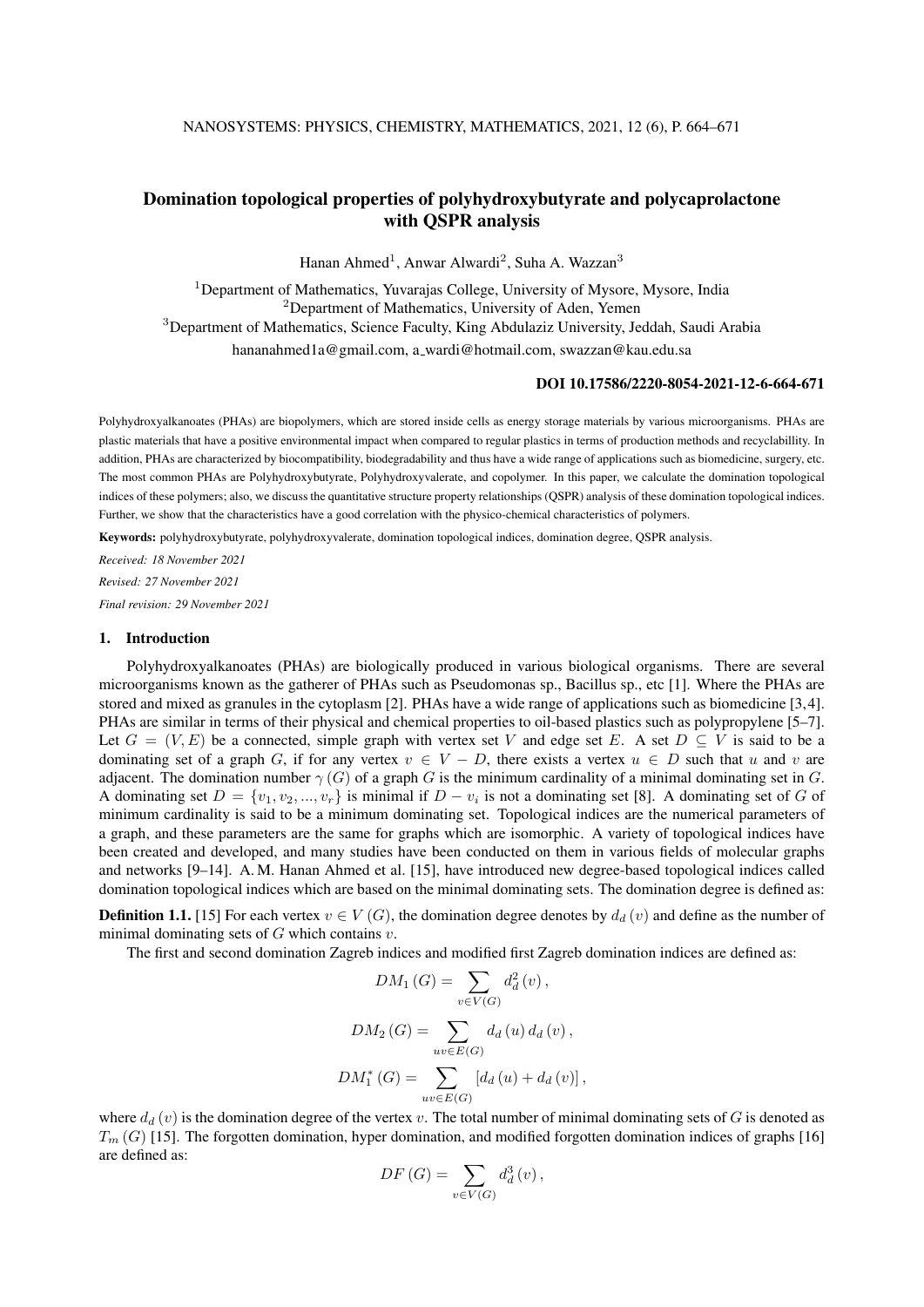$$
DH(G) = \sum_{uv \in E(G)} [d_d(u) + d_d(v)]^2,
$$
  

$$
DF^*(G) = \sum_{uv \in E(G)} d_d^2(u) + d_d^2(v).
$$

For more discussion about domination topological indices, refer to [10–12].

#### 2. Materials and methods

In this paper, the results will be organized into two parts:the first part, in which the total number of minimal dominating sets are determined, and then the domination degree for all vertices is calculated. Using the domination degree, the exact values of the domination topological indices are calculated. In the second part, the quantitative structure property relationships (QSPR) analysis of these indicators is discussed, as well as the verification of the chemical applicability of the domination topological indicators. A set of physical and chemical properties of polymers were considered for such a test and the corresponding experimental values are given in Table 1.Analysis tools the linear structures of the models obtained by the program are drawn Excel. For the nonlinear regression analysis, we use R-software.

TABLE 1. Physiochemical properties of PHB, PHV, and PHBV such as Melting Point (M.P.)

| Polymer name | M.P. $C^{\circ}$ |  |  |
|--------------|------------------|--|--|
| PHB[n]       | 170              |  |  |
| PHV[n]       | 180              |  |  |
| PHBV[n]      | 145              |  |  |

#### 3. Main results

Polyhydroxybutyrate (PHB) is one type of PHA and, it is of great importance, as biologically derived plastics have the potential for biodegradability [17]. In this section, we calculate the domination topological indices of degradable plastics such as PHB. We will use the symbol PHB[n] (see Fig. 1) for one layer of this structure containing  $n$ connections together. The substance chart PHB[n] contains  $12n$  vertices and  $12n - 1$  edges, where n is the quantity of connections in a layer.



FIG. 1. Polyhydroxybutyrate PHB[n], (a) unit of PHB[n], (b) appear PHB[3]

**Lemma 3.1.** Let  $G \cong PHB[n]$ , for  $n \geq 1$ . Then  $T_m(G) = 16n$ , and

$$
d_d(v)
$$
  $\begin{cases} 2^{4n-2}, & \text{if } v \text{ is the common vertex;} \\ 2^{4n-1}, & \text{otherwise.} \end{cases}$ 

**Proof.** Let G be the molecular graph of Polyhydroxybutyrate PHB[n]. We first divide G into n components  $A_1$ ,  $A_2$ ,  $A_3,..., A_n$ . We calculate the minimal dominating sets of each component so that we get,  $T_m(A_1) = 16, T_m(A_2) = 16$ ,  $T_m(A_3) = 16, ..., T_m(A_n) = 16$ . Every minimal dominating set of  $A_1$  is added to each minimal dominating set of  $A_2$  and we check for the minimality of the resulting dominating sets. As a result, we obtain 256 minimal dominating sets. Note that the common vertex will be removed if this vertex is present in the same minimal dominating set with that vertex in the first unit which is adjacent to it.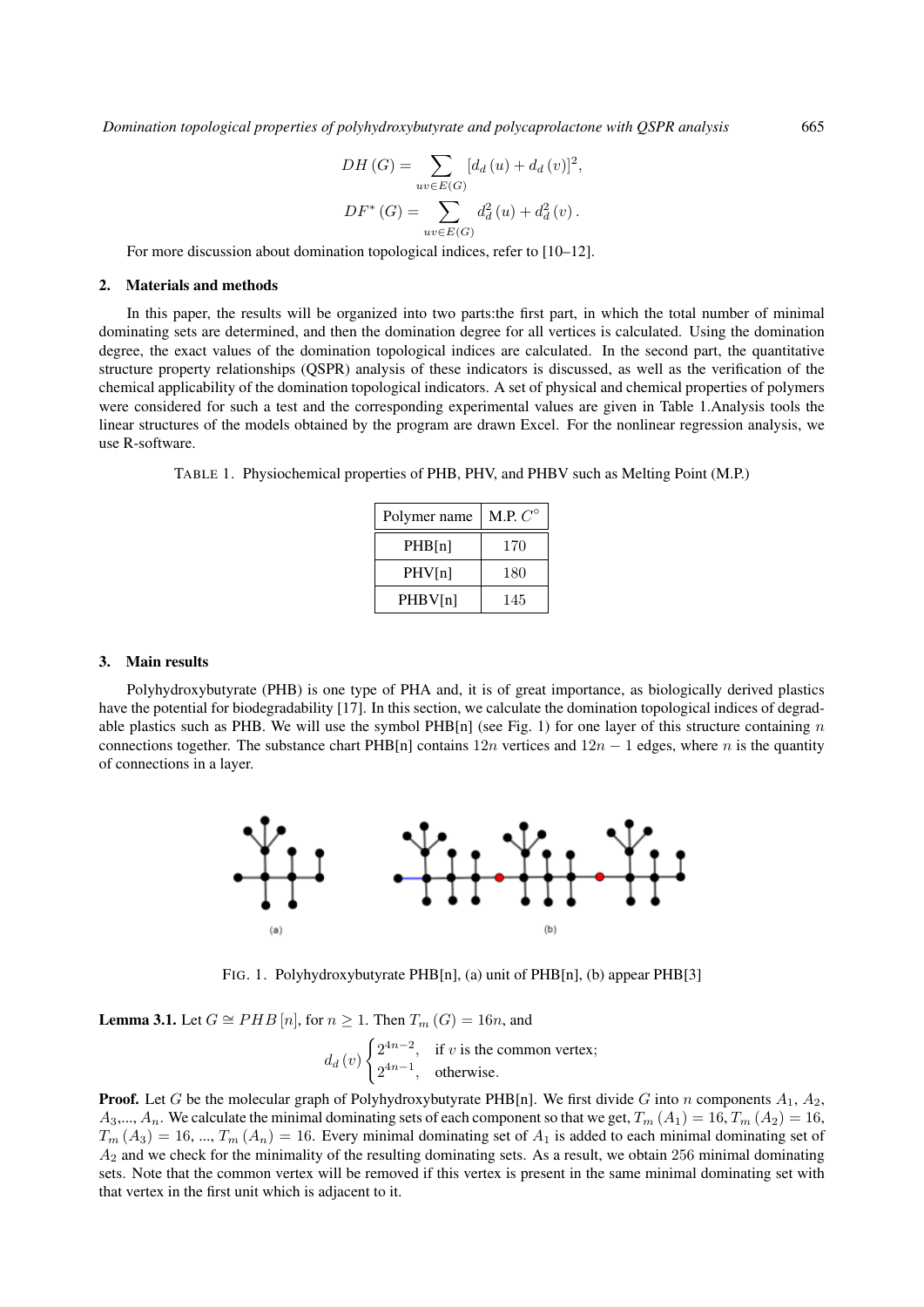Next, every minimal dominating set of  $A_3$  is added to each of these 256 minimal dominating sets and we check for the minimality of the resulting dominating sets. Similarly, the second common vertex will be removed if this vertex is present in the same minimal dominating set with that vertex in the previous unit which is adjacent to it. Here, we obtain  $256 \times 16 = 4096$  minimal dominating sets. Continuing in this manner we get  $T_m(G) = 16n$ , and

$$
d_d(v) = \begin{cases} 2^{4n-2}, & \text{if } v \text{ is the common vertex;} \\ 2^{4n-1}, & \text{otherwise.} \end{cases}
$$

**Theorem 3.2.** Suppose G is the molecular graph of Polyhydroxybutyrate PHB[n], for  $n \ge 1$ . Then:

$$
DM_1(G) = 2^{8n-4} (45n+3),
$$
  
\n
$$
DM_2(G) = 2^{8n-2} (10n+1) + 2^{8n-3} (2n-2),
$$
  
\n
$$
DM_1^*(G) = 2^{4n} (10n+1) + (2^{4n-1} + 2^{4n-2}) (n-1).
$$

**Proof.** if  $G \cong PHB[n]$ , the set of vertices of G divides into two sets, C is the set of all common vertices,  $|C| = n-1$ and B contains another vertex of  $G$ ,  $|B| = 11n + 1$ . By using Lemma 3.1, we have:

$$
DM_1(G) = \sum_{v \in V(G)} d_d^2(v) = \sum_{v \in V(B)} ((2^{4n-1})^2 + \sum_{v \in V(C)} (2^{4n-2})^2 = 2^{8n-4} (45n+3).
$$

From Table 2, we get:

$$
DM_2(G) = \sum_{uv \in E(G)} d_d(u) d_d(v) = 2^{8n-2} (10n+1) + 2^{8n-3} (2n-2),
$$

$$
DM_1^*(G) = \sum_{uv \in E(G)} d_d(u) + d_d(v) = 2 \times 2^{4n-1} + (2^{4n-1} + 2^{4n-2})(2n-2) + 2 \times 2^{4n-1} (10n)
$$
  
=  $2^{4n} (10n+1) + (2^{4n-1} + 2^{4n-2})(n-1).$ 

The edges of G are separated as follows (Table 2).

TABLE 2. Edge partition of PHB[n]

| $(d_d(u), d_d(v))$     | Number of edges              |  |  |
|------------------------|------------------------------|--|--|
| $(2^{4n-1}, 2^{4n-1})$ | 1 (First edge in first unit) |  |  |
| $(2^{4n-1}, 2^{4n-2})$ | $2n - 2$                     |  |  |
| $(2^{4n-1}, 2^{4n-1})$ | 10n                          |  |  |

**Theorem 3.3.** If *G*  $\cong$  PHB[n], for *n*  $\geq$  1, then:

$$
DF(G) = 2^{12n-6} (89n + 7),
$$
  
\n
$$
DH(G) = 2^{8n} (10n + 1) + (2^{8n} + 2^{8n-3}) (n - 1),
$$
  
\n
$$
DF^*(G) = 2^{8n-1} (10n + 1) + (2^{8n-1} + 2^{8n-3}) (n - 1).
$$

**Proof.** Let  $G \cong PHB[n]$ , for  $n > 1$ . By using the partition of vertices of G as in proof of Theorem 3.2, and Lemma 3.1, we get:

$$
DF(G) = \sum_{v \in V(G)} d_d^3(v) = \sum_{v \in V(B)} ((2^{4n-1})^3 + \sum_{v \in V(C)} (2^{4n-2})^3
$$
  
= 
$$
\left[ \frac{88 \times 2^{12n-6} + 2^{12n-6}}{64} \right] n + 7 \times 2^{12n-6} = 2^{12n-6} (89n + 7).
$$

From Table 2, we have:

$$
DH(G) = \sum_{uv \in E(G)} (d_d(u) + d_d(v))^2 = 2^{8n} (10n + 1) + (2^{8n} + 2^{8n-3}) (n - 1),
$$
  

$$
DF^*(G) = \sum_{uv \in E(G)} d_d^2(u) + d_d^2(v) = 2^{8n-1} (10n + 1) + (2^{8n-1} + 2^{8n-3}) (n - 1).
$$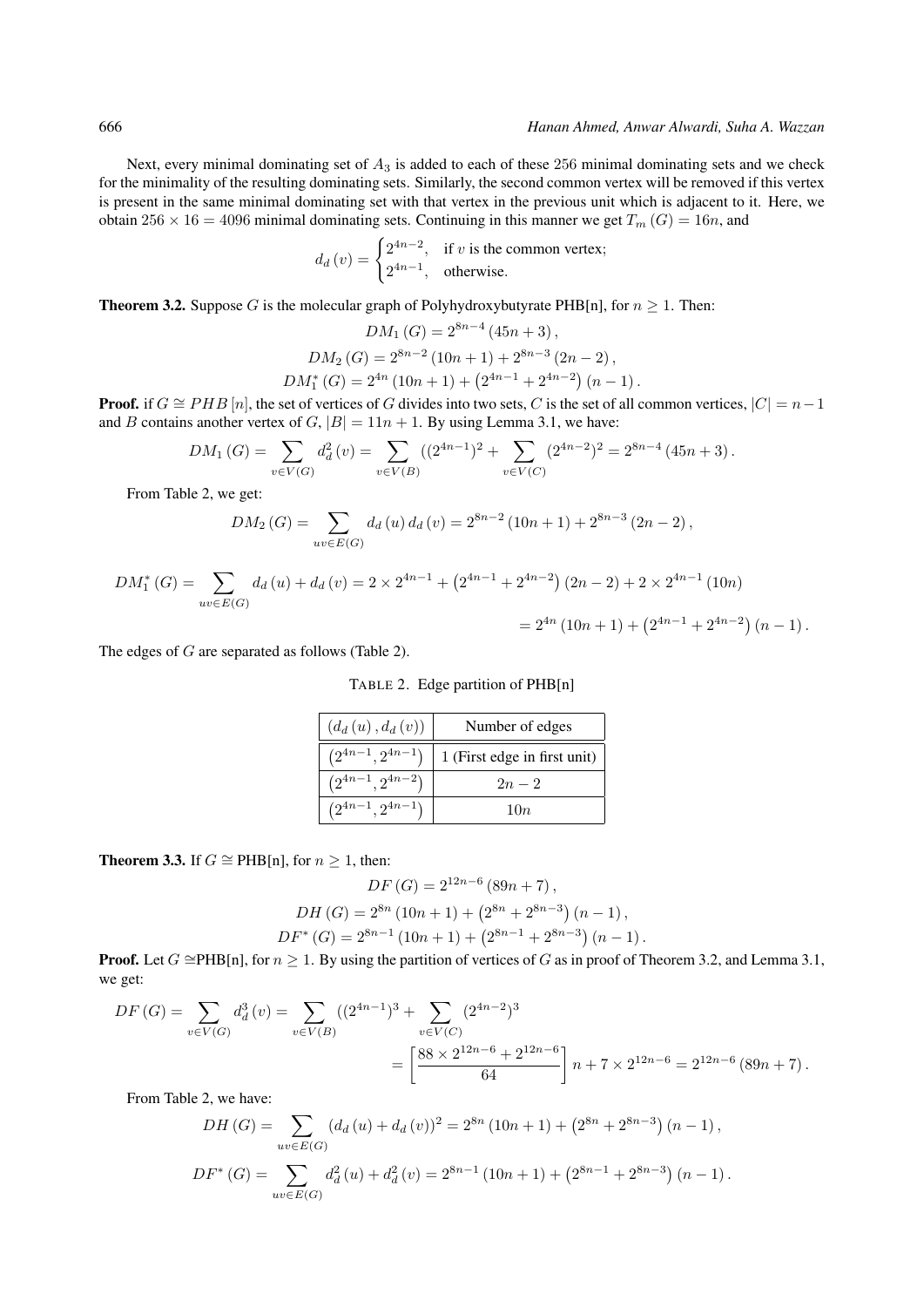Now, we compute domination topological indices of Polyhydroxyvalerate (PHV) biodegradable plastic, we use the notation PHV[n] (see Fig. 2) for one layer of this structure contains n unites. The chemical structure of PHV[n] consists of  $15n$  vertices and  $15n - 1$  edges, where n is the number of units in a layer.

FIG. 2. Polyhydroxyvalerate PHV[n], (a) unit of PHV[n], (b) represents PHV[3]

 $(b)$ 

**Lemma 3.4.** Let  $G \cong \text{PHV}[n]$ , for  $n \geq 1$ . Then  $T_m(G) = 32n$  and:

$$
d_d(v) = \begin{cases} 2^{5n-2}, & \text{if } v \text{ is the center vertex;} \\ 2^{5n-1}, & \text{otherwise.} \end{cases}
$$

Proof. The proof of this lemma is on the same line as that of Lemma 3.1.

**Theorem 3.5.** Let G be the chemical structure of PHV[n], for  $n \ge 1$ . Then:

$$
DM_1(G) = (7 \times 2^{10n-1} + 2^{10n-4}) n + 3 \times 2^{10n-4},
$$
  
\n
$$
DM_2(G) = 7 \times 2^{10n-1} n,
$$
  
\n
$$
DM_1^*(G) = 2^{5n} (13n+1) + 3 \times 2^{5n-1} (n-1).
$$

**Proof.** Let  $G \cong \text{PHV}[n]$ , we can divide the vertices of G into two sets: the set C which contains the common vertices,  $|C| = n - 1$  and the set B, which contains the other vertices of G,  $|B| = 14n + 1$  by using Lemma 3.4, we get:

$$
DM_1(G) = \sum_{v \in V(G)} d_d^2(v) = \sum_{v \in V(B)} ((2^{5n-1})^2 + \sum_{v \in V(C)} (2^{5n-2})^2
$$
  
=  $\left(\frac{7 \times 2^{10n+3} + 2^{10n}}{16}\right)n + 4 \times 2^{10n-4} - 2^{10n-4} = (7 \times 2^{10n-1} + 2^{10n-4})n + 3 \times 2^{10n-4}.$ 

From Table 3, we get:

$$
DM_2(G) = \sum_{uv \in E(G)} d_d(u) d_d(v) = 7 \times 2^{10n-1} n,
$$
  

$$
DM_1^*(G) = \sum_{uv \in E(G)} d_d(u) + d_d(v) = 2^{5n} (13n + 1) + 3 \times 2^{5n-1} (n - 1).
$$

The edges of G are separated as follows (Table 3).

TABLE 3. Edge partition of PHV[n]

| $(d_d(u), d_d(v))$     | Number of edges                  |  |  |
|------------------------|----------------------------------|--|--|
| $(2^{5n-1}, 2^{5n-1})$ | 1 (first edge in the first unit) |  |  |
| $(2^{5n-1}, 2^{5n-2})$ | $2n - 2$                         |  |  |
| $(2^{5n-1}, 2^{5n-1})$ | 13n                              |  |  |

**Theorem 3.6.** Suppose  $G$  is the molecular structure of PHV[n], then:

$$
DF(G) = (7 \times 2^{15n-2} + 2^{15n-6}) n + 7 \times 2^{15n-6},
$$
  
\n
$$
DH(G) = 2^{10n} (13n + 1) + (2^{10n} + 2^{10n-3}) (n - 1),
$$
  
\n
$$
DF^*(G) = 2^{10n-1} (13n + 1) + 2^{10n-3} (5n - 5).
$$

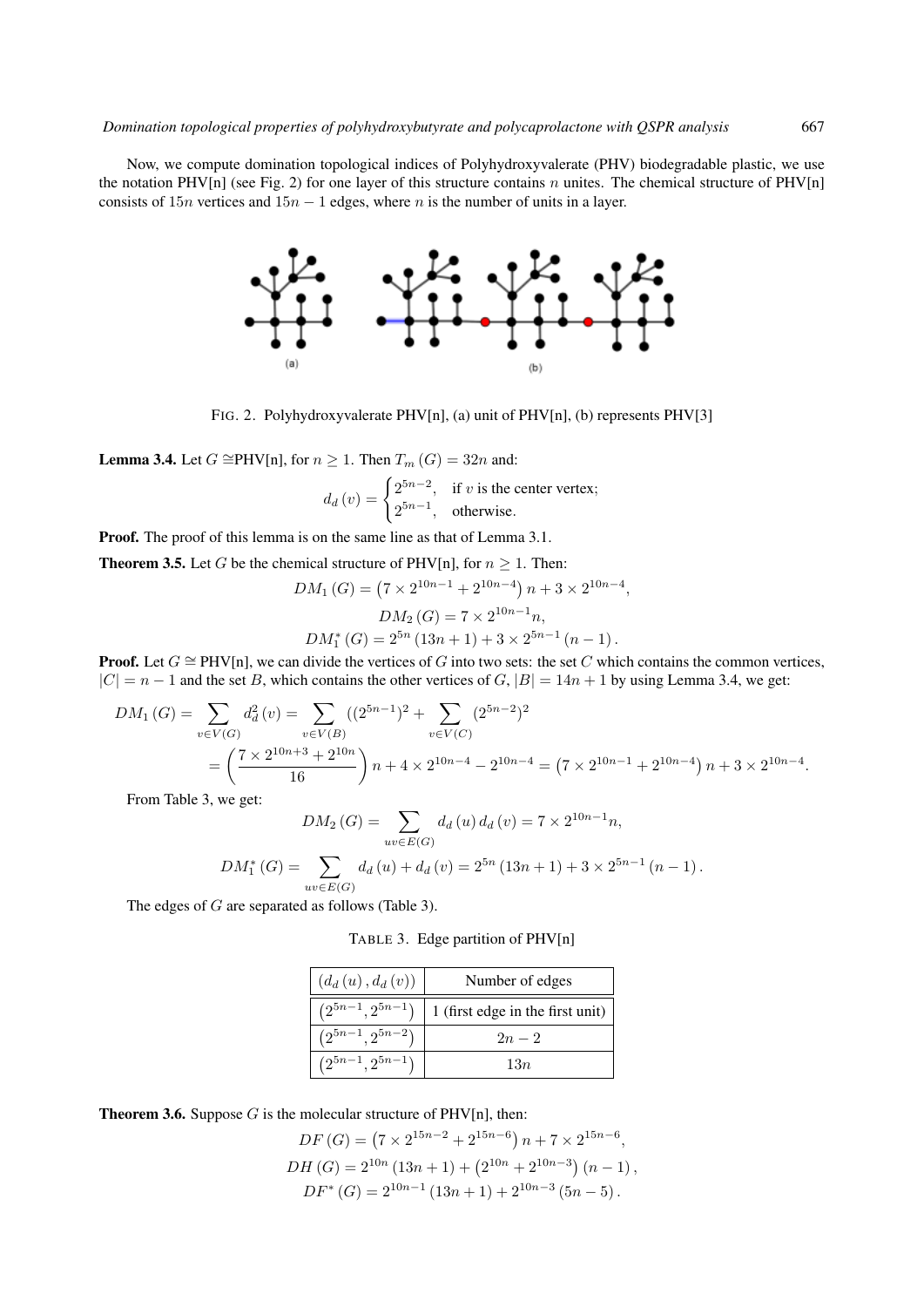**Proof.** Let  $G \cong PHV[n]$ , for  $n \geq 1$ . By using the partition of vertices of G as in the proof of Theorem 3.5 and Lemma 3.4, we get:

$$
DF(G) = \sum_{v \in V(G)} d_d^3(v) = \sum_{v \in V(B)} ((2^{5n-1})^3 + \sum_{v \in V(C)} (2^{5n-2})^3
$$
  
=  $\left(\frac{7 \times 2^{15n+4} + 2^{15n}}{64}\right)n + 7 \times 2^{15n-6} = (7 \times 2^{15n-2} + 2^{15n-6})n + 7 \times 2^{15n-6}.$ 

From Table 3, we have:

$$
DH(G) = \sum_{uv \in E(G)} (d_d(u) + d_d(v))^2 = 2^{10n} (13n + 1) + (2^{10n} + 2^{10n-3}) (n - 1),
$$
  

$$
DF^*(G) = \sum_{uv \in E(G)} d_d^2(u) + d_d^2(v) = 2^{10n-1} (13n + 1) + 2^{10n-3} (5n - 5).
$$

In this part we shall compute domination topological indices of chemical structure of the co-polymer of PHB and PHV. One layer of this structure we denote it by PHBV[n] (see Fig. 3) containing n units. The chemical graph PHBV[n] contains  $27n$  vertices and  $27n - 1$  edges.



FIG. 3. Polyhydroxybutyrovalerate for the co-polymer PHBV[n], (a) unit of PHBV[n], (b) appear PHBV[2]

**Lemma 3.7.** Let  $G \cong PHBV[n]$ , for  $n \geq 1$ . Then  $T_m(G) = 512n$  and

$$
d_d(v) = \begin{cases} 2^{9n-2}, & \text{if } v \text{ is the center vertex;} \\ 2^{9n-1}, & \text{otherwise.} \end{cases}
$$

Proof. The proof of this lemma is on the same line as that of Lemma 3.1.

**Theorem 3.8.** Suppose  $G$  is the molecular structure of PHBV[n]. Then:

$$
DM_1(G) = 51 \times 2^{18n-3}n + 3 \times 2^{18n-4},
$$
  
\n
$$
DM_2(G) = (23 \times 2^{18n-2} + 2^{18n-1}) n,
$$
  
\n
$$
DM_1^*(G) = 2^{9n} (23n + 4) - 3 \times 2^{9n-1}.
$$

**Proof.** Let  $G \cong PHBV[n]$ . The set of vertices of G can be divided into two sets: the set C contains all center vertices,  $|C| = 2n - 1$  and the set B contains the remaining vertices of G,  $|B| = 25n + 1$ . By using Lemma 3.7, we get:

$$
DM_1(G) = \sum_{v \in V(G)} d_d^2(v) = \sum_{v \in V(B)} ((2^{9n-1})^2 + \sum_{v \in V(C)} (2^{9n-2})^2
$$
  
=  $\left(\frac{50 \times 2^{18n} + 2^{18n}}{8}\right) n + 3 \times 2^{18n-4} = 51 \times 2^{18n-3}n + 3 \times 2^{18n-4}$ .

From Table 4, we have:

$$
DM_2(G) = \sum_{uv \in E(G)} d_d(u) d_d(v), = (23 \times 2^{18n-2} + 2^{18n-1}) n,
$$
  

$$
DM_1^*(G) = \sum_{uv \in E(G)} d_d(u) + d_d(v) = 2^{9n} (23n + 4) - 3 \times 2^{9n-1}.
$$

The edges of G are separated as follows (Table 4).

**Theorem 3.9.** Let *G*  $\cong$  chemical structure of PHBV[n], for *n* ≥ 1. Then:

 $DF(G) = 101 \times 2^{27n-5}n + 7 \times 2^{27n-6},$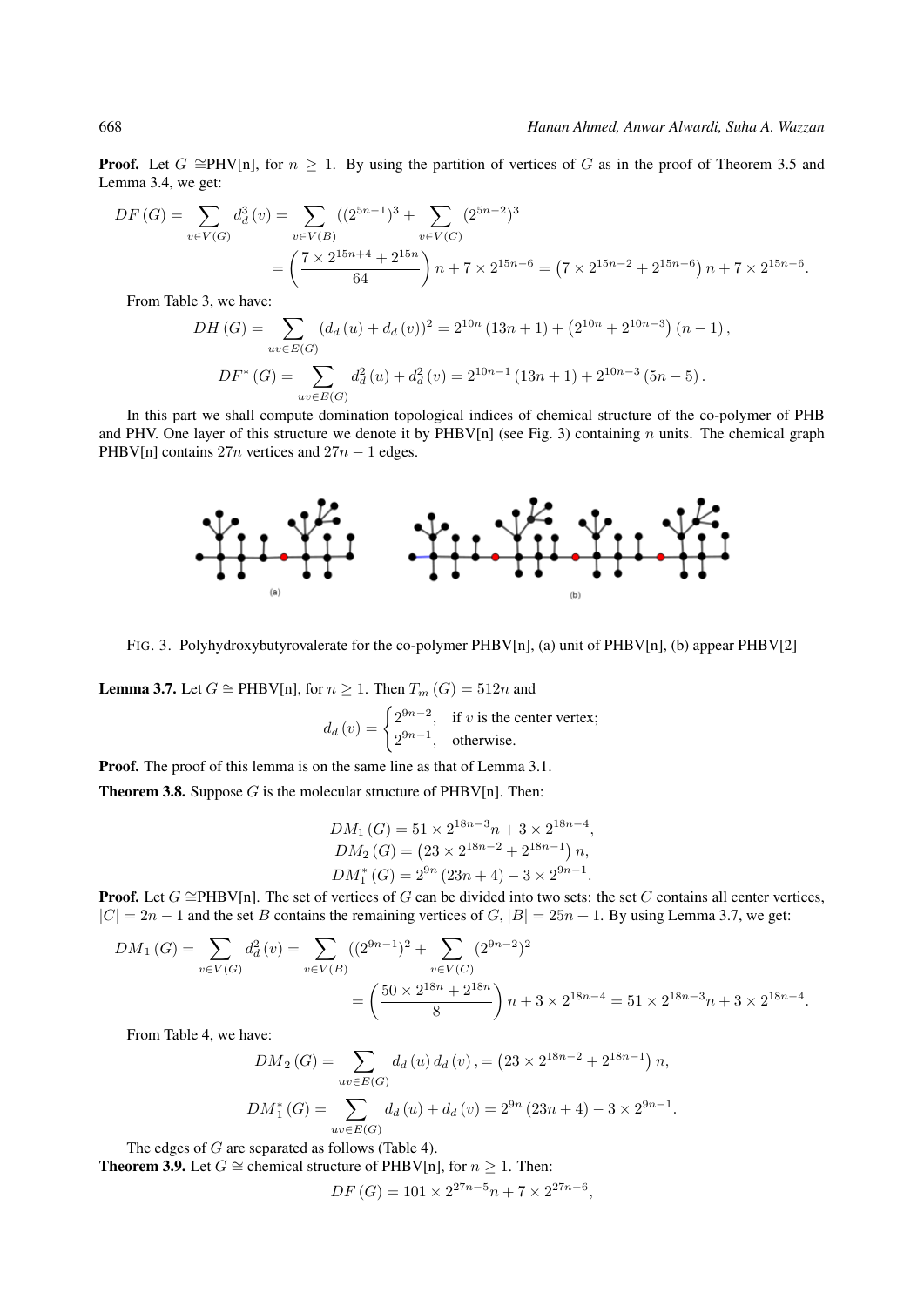| $(d_d(u), d_d(v))$     | Number of edges                  |  |  |
|------------------------|----------------------------------|--|--|
| $(2^{9n-1}, 2^{9n-1})$ | 1 (first edge in the first unit) |  |  |
| $(2^{9n-1}, 2^{9n-2})$ | $4n - 2$                         |  |  |
| $(2^{9n-1}, 2^{9n-1})$ | 23n                              |  |  |

TABLE 4. Edge partition of PHBV[n]

| DH $(G) = 2^{18n} (23n + 1) + 9 (2^{18n-2}n - 2^{18n-3}),$   |  |
|--------------------------------------------------------------|--|
| $DF^*(G) = 2^{18n-1} (23n + 1) + 5 (2^{18n-2} - 2^{18n-3}).$ |  |

**Proof.** Suppose  $G \cong PHBV[n]$ , for  $n \geq 1$ . By using the partition of vertices of G as in the proof of Theorem 3.8 and Lemma 3.7, we get:

$$
DF(G) = \sum_{v \in V(G)} d_d^3(v) = \sum_{v \in V(B)} ((2^{9n-1})^3 + \sum_{v \in V(C)} (2^{9n-2})^3 = 101 \times 2^{27n-5}n + 7 \times 2^{27n-6}.
$$

Now, from Table 4, we have:

$$
DH(G) = \sum_{uv \in E(G)} (d_d(u) + d_d(v))^2 = 2^{18n} (23n + 1) + 9 (2^{18n-2}n - 2^{18n-3}),
$$
  

$$
DF^*(G) = \sum_{uv \in E(G)} d_d^2(u) + d_d^2(v) = 2^{18n-1} (23n + 1) + 5 (2^{18n-2} - 2^{18n-3}).
$$

#### 4. QSPR Analysis

QSPR analysis remains the focus of many studies aimed at the modeling and prediction of physicochemical and biological properties of molecules. A powerful tool to help in this task is chemometrics, which uses statistical and mathematical methods to extract maximum information from a data set. QSPR uses chemometric methods to describe how a given physicochemical property varies as a function of molecular descriptors relevant to the chemical structure of a molecule. Thus, it is possible to replace costly biological tests or experiments of a given physicochemical property with calculated descriptors, which can, in turn, be used to predict the properties of interest for new compounds. The basic strategy of QSPR is to find an optimum quantitative relationship, which can be used for the prediction of the properties of compounds, including those unmeasured. It is obvious that the performance of QSPR model mostly depends on the parameters used to describe the molecular structure. Many efforts have been made to develop alternative molecular descriptors which can be derived using only the information encoded in the chemical structure. Much attention has been concentrated on "topological indices" derived from the connectivity and composition of a molecule which has made significant contributions in QSPR studies. The topological index has advantages of simplicity and quick speed of computation and so attracts the attention of scientists.

In this section, we are going to discuss the QSPR analysis of the domination topological indices. Further, we show that the characteristics have a good correlation with the physico-chemical characteristics of polymers. In this part, we will show the importance of domination topological indices to predict the physiochemical property in Table 1. In this study, we used the nonlinear regression analysis modelled as:  $\log(y) = a + b \log(x)$ , where y is the physicochemical property of the chemical compounds and x represents the domination topological indices. These were calculated using R-software for the values of one physicochemical property and the six domination topological indices of PHB, PHV, and Copolymer (PHBV) for  $n = 1$ ,  $n = 2$  and  $n = 3$ .

By using the above model of nonlinear regression analysis, we can obtain different nonlinear models for the domination topological indicesas follows:

> $log(M.P.) = 5.2 - 0.005 log DM_1$  $log (M.P.) = 5.2 - 0.0053 log DM<sub>2</sub>$  $log(M.P.) = 5.2 - 0.01 log DM_1^*$ ,  $log(M.P.) = 5.2 - 0.004 log DF,$  $log (M.P.) = 5.2 - 0.005 log DH,$  $log(M.P.) = 5.2 - 0.0052 log DF^*$ .

Now, the predicted values of physiochemical property are given in Table 5.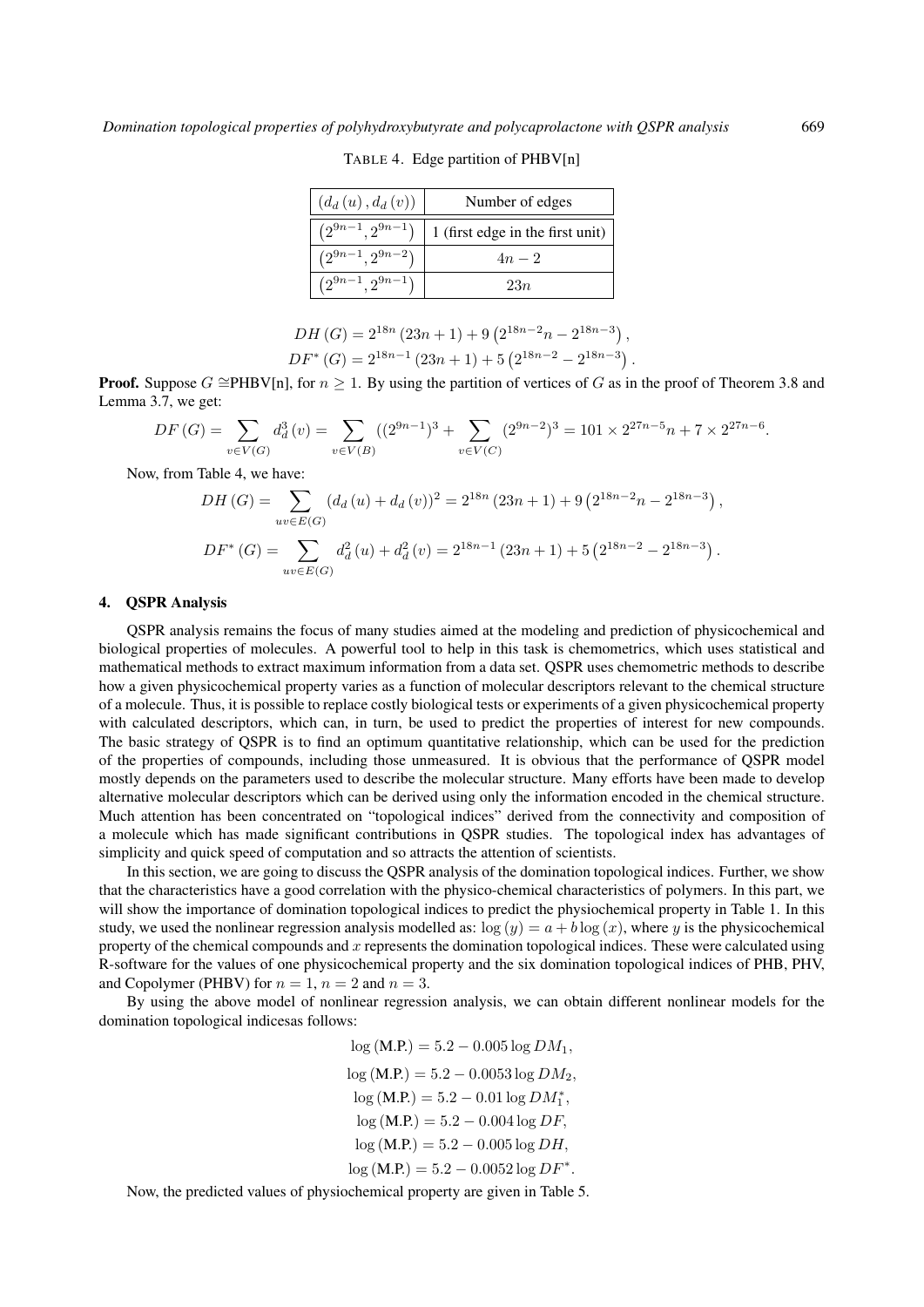| Polymer<br>name | M.P. – Predicted by |        |          |        |        |        |
|-----------------|---------------------|--------|----------|--------|--------|--------|
|                 | $DM_1$              | $DM_2$ | $DM_1^*$ | DF     | DН     | $DF^*$ |
| PHB[1]          | 175.3               | 175.1  | 172.1378 | 175.1  | 174.2  | 174.6  |
| PHV[1]          | 173.9               | 173.5  | 170.537  | 173.4  | 172.8  | 173.1  |
| PHBV[1]         | 168.7               | 168.03 | 164.882  | 167.4  | 167.58 | 167.7  |
| PHB[2]          | 169.9               | 169.3  | 166.2931 | 168.88 | 168.86 | 168.9  |
| PHV[2]          | 167.5               | 166.7  | 163.561  | 165.94 | 166.3  | 166.3  |
| PHBV[2]         | 157.9               | 156.7  | 153.9177 | 154.9  | 156.9  | 156.6  |
| PHB[3]          | 165.01              | 164.1  | 161.0975 | 163.11 | 163.9  | 163.8  |
| <b>PHV[3]</b>   | 161.4               | 160.3  | 157.3411 | 158.9  | 160.3  | 160.2  |
| PHBV[3]         | 148.11              | 146.3  | 144.0490 | 143.5  | 147.2  | 146.5  |

TABLE 5. The values of M.P. Predicted by domination topological indices

Figure 4 indicates how much the predicted values of physio-chemical properties are correlated with the wellknown physio-chemical properties. The degree of correlation between any two data sets is measured by the correlation coefficient  $(R)$ . When the value of R becomes close to unity, two data sets are more correlated. The QSPR study of domination indices reveals that these domination indices can be helpful in predicting the Melting Point (M.P.). From Fig. 4, the range of the correlation is  $0.56 < R < 0.57$  which shows a good correlation of predicted values of Melting Point (M.P.) with exact values of M.P. In fact, these obtained values for the correlation coefficient for these domination indices are satisfactory. On another hand, all domination indices are good to predict the M.P. of these polymers. Melting Point is an important physicochemical property using these domination indices to predict the values of this property is very useful and saves time and money. It has been shown that these indices can be considered useful molecular descriptors in QSPR research of polymers.

The correlation coefficient values of predicted physicochemical properties with the exact values of physio-chemical properties of the chemical compounds used in this study are given in Table 6.



FIG. 4. Graphical relationships between predicted values of M.P., and the exact values of M.P.